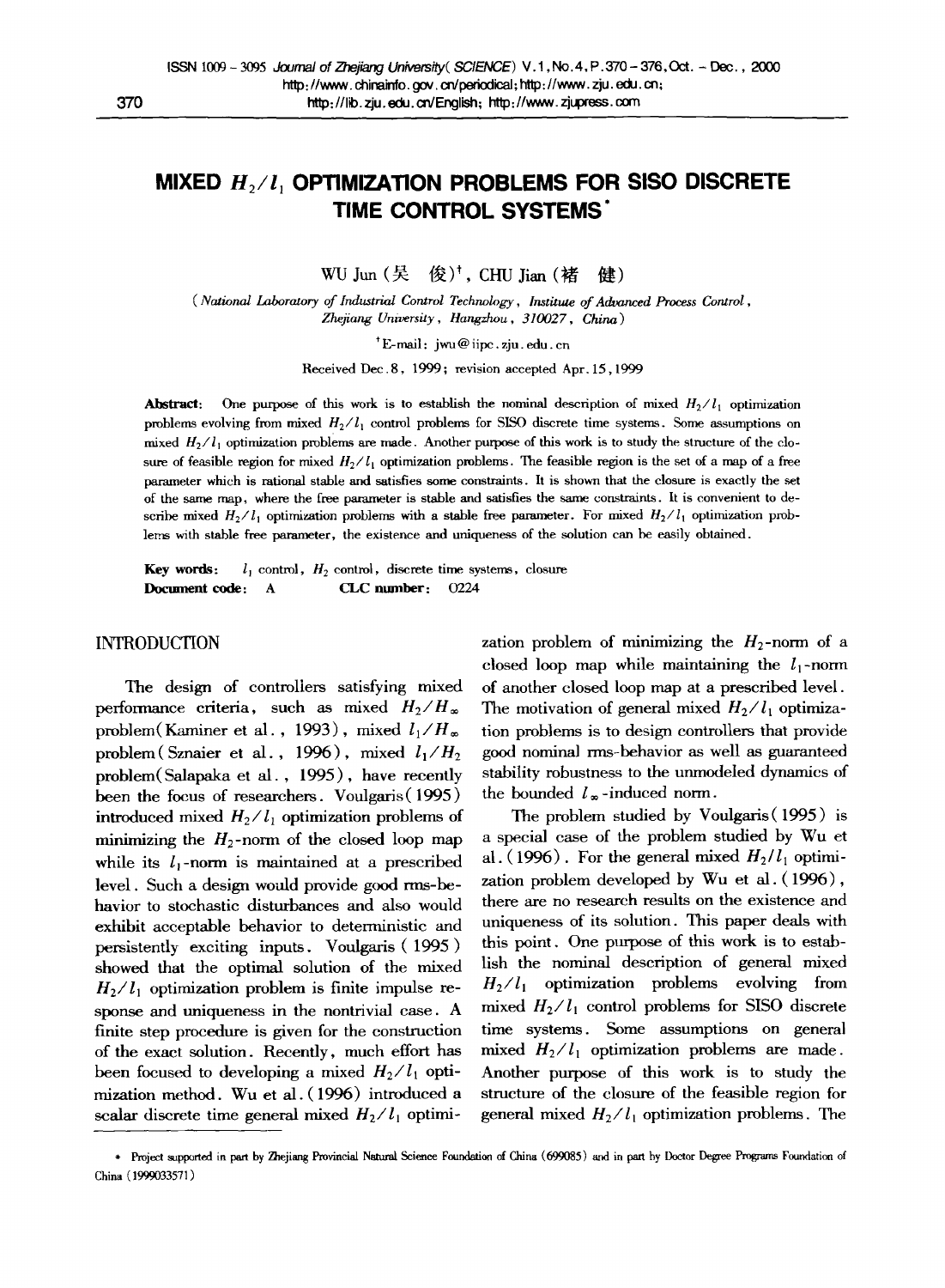feasible region is the set of a map of a free parameter which is rational stable and satisfies some constraints. It is shown that the closure is exactly the set of the same map, where the free parameter is stable and satisfies the same constraints. It is convenient to use a stable free parameter to describe general mixed  $H_2/I_1$  optimization problems. For general mixed  $H_2/l_1$  optimization problems with stable free parameter, the existence and uniqueness of the solution can be easily obtained.

## NOTATION AND MATHEMATICAL PRELIMI-NARIES

Let R denote the field of real numbers,  $R<sup>m</sup>$ denote the m-dimensional real vectors, C denote the field of complex numbers, D denote the closed unit disk in  $C$ ,  $\partial D$  denote the unit circle in C, N denote the normegative integers. A causal SISO (Single Input Single Output) LSI (Linear Shift Invariant) transfer function  $G$  can be described as

$$
\hat{G} = G(0) + G(1)\lambda + G(2)\lambda^{2} + \cdots,
$$
  

$$
G(k) \in \mathbf{R}, \ \forall k \in \mathbf{N}.
$$

As  $\ddot{G}$  can be represented uniquely by its impulse response sequence  $[G(0), G(1), G(2), \cdots]^{T}$ , its impulse response sequence is not differentiated in notation throughout this paper. Define

$$
l_{e} = \{\hat{G}|\hat{G} = G(0) + G(1)\lambda + G(2)\lambda^{2} + \cdots, G(k) \in \mathbb{R}, \forall k \in \mathbb{N}\},
$$
  

$$
l_{1} = \{\hat{G} \in l_{e} | \sum_{k=0}^{\infty} |G(k)| < \infty\},
$$
  

$$
l_{2} = \{\hat{G} \in l_{e} | \sum_{k=0}^{\infty} (G(k))^{2} < \infty\}.
$$

For any  $G \in l_1$ , the  $l_1$ -norm of G is given by

$$
\|\widehat{G}\|_1 = \sum_{k=0}^{\infty} |G(k)| \qquad (1)
$$

It is easy to verify that  $\forall \hat{G}_1, \hat{G}_2 \in l_1, \hat{G}_1 \hat{G}_2 \in$  $l_1$  and  $\|\mathbf{G}_1\mathbf{G}_2\|_1 \leq \|\mathbf{G}_1\|_1 \|\mathbf{G}_2\|_1$ . For any  $\in l_2$ , the  $l_2$ -norm of G is

$$
\|\hat{G}\|_2 = \sqrt{\sum_{k=0}^{\infty} (G(k))^2}
$$
 (2)

 $\|\hat{\mathbf{G}}\|_2$  is also the  $H_2$ -norm of  $\hat{\mathbf{G}}$ . Notice that  $l_1$  $\subset l_2$  and  $\|\hat{G}\|_2 \leq \|\hat{G}\|_1$ . Define

 $\mathbf{R}l_{r} = \{ \hat{\mathbf{G}} \in l_{r} | \hat{\mathbf{G}} \text{ is a rational function of } \lambda \},$  $Rl_1 = Rl_2 \cap l_1$ 

The following lemma is well known.

Lemma 2.1 ( Vidyasagar, 1985) : For  $\hat{G} \in$  $\mathcal{R}l_{\epsilon}$ ,  $\hat{G} \in \mathcal{R}l_1$  if and only if the poles of  $\hat{G}$  are outside  $\overline{D}$  or  $\hat{\boldsymbol{G}}$  has no poles (i.e.  $\hat{\boldsymbol{G}}$  is a polynomial) .

Given an admissible plant  $\hat{\boldsymbol{P}}$  as

$$
\begin{cases}\n y = \hat{\boldsymbol{P}}_{11} u + \hat{\boldsymbol{P}}_{12} w_1 + \hat{\boldsymbol{P}}_{13} w_2 \\
z_1 = \hat{\boldsymbol{P}}_{21} u + \hat{\boldsymbol{P}}_{22} w_1 + \hat{\boldsymbol{P}}_{23} w_2 \\
z_2 = \hat{\boldsymbol{P}}_{31} u + \hat{\boldsymbol{P}}_{32} w_1 + \hat{\boldsymbol{P}}_{33} w_2\n\end{cases}
$$
\n(3)

where  $\hat{\boldsymbol{P}}_{ii} \in \mathcal{R}l_e$ ,  $\forall i \in \{1, 2, 3\}$ ,  $j \in \{1, 2, 3\}$  $3; w_1$  and  $w_2$  are single exogenous inputs,  $z_1$ and  $z_2$  are single regulated outputs, u is the single control input, and  $\gamma$  is the single measured output.  $\hat{P}$  is assumed to be strictly causal and stabilizable. Connect a feedback controller  $\tilde{C}$ from  $\gamma$  to  $u$ . Let  $\ddot{\Psi}$  denote the closed loop transfer function between  $w_1$  and  $z_1$ ,  $\Phi$  denote the closed loop transfer function between  $w_2$  and  $z_2$ . Given a constant  $\gamma$ , the objective is to find  $\hat{\mathbf{C}} \in R_l$ , which stabilizes  $\hat{\mathbf{P}}$  and minimizes  $\|\hat{\mathbf{\Phi}}\|_2$ subject to  $\|\hat{\Psi}\|_{1} \leq \gamma$ . A compensator that solves this mixed  $H_2/I_1$  problem will ensure that the quadratic cost criterion from  $w_2$  to  $z_2$  is optimal, and that the closed loop system is robustly stable to any finite gain stable perturbation  $\hat{\mathbf{\Lambda}}$ , interconnected to the system by  $w_1 = \mathbf{\tilde{A}} z_1$ , such that  $\|\mathbf{\Delta}\|_1 < \frac{1}{\infty}$ .

 $\gamma_{\parallel}$ Youla parametrization of all stabilizing compensators( Francis, 1987) yields

$$
\hat{\mathbf{\Psi}} = \hat{\mathbf{P}}_{22} + \hat{\mathbf{P}}_{21} \hat{\mathbf{C}} (1 - \hat{\mathbf{P}}_{11} \hat{\mathbf{C}})^{-1} \hat{\mathbf{P}}_{12}
$$
  
= 
$$
\hat{\mathbf{T}}_1 - \hat{\mathbf{Q}} \hat{\mathbf{V}}_1
$$
 (4)

$$
\hat{\Phi} = \hat{P}_{33} + \hat{P}_{31}\hat{C}(1 - \hat{P}_{11}\hat{C})^{-1}\hat{P}_{13} \n= \hat{T}_2 - \hat{Q}\hat{V}_2
$$
\n(5)

where  $\hat{\boldsymbol{T}}_1$ ,  $\hat{\boldsymbol{T}}_2$ ,  $\hat{\boldsymbol{V}}_1$ ,  $\hat{\boldsymbol{V}}_2 \in R_l$  are fixed SISO maps that depend on plant  $\hat{P}$ , and  $\hat{Q} \in Rl_1$  is a free SISO parameter. Define

$$
\gamma_0 = \inf_{\hat{\boldsymbol{\varrho}} \in \mathcal{R}_i} \| \hat{\boldsymbol{T}}_1 - \hat{\boldsymbol{Q}} \hat{\boldsymbol{V}}_1 \|_1 \tag{6}
$$

Obviously, there exist  $\hat{\mathbf{C}}$  such that  $\|\hat{\mathbf{\Psi}}\|_1 \leq \gamma$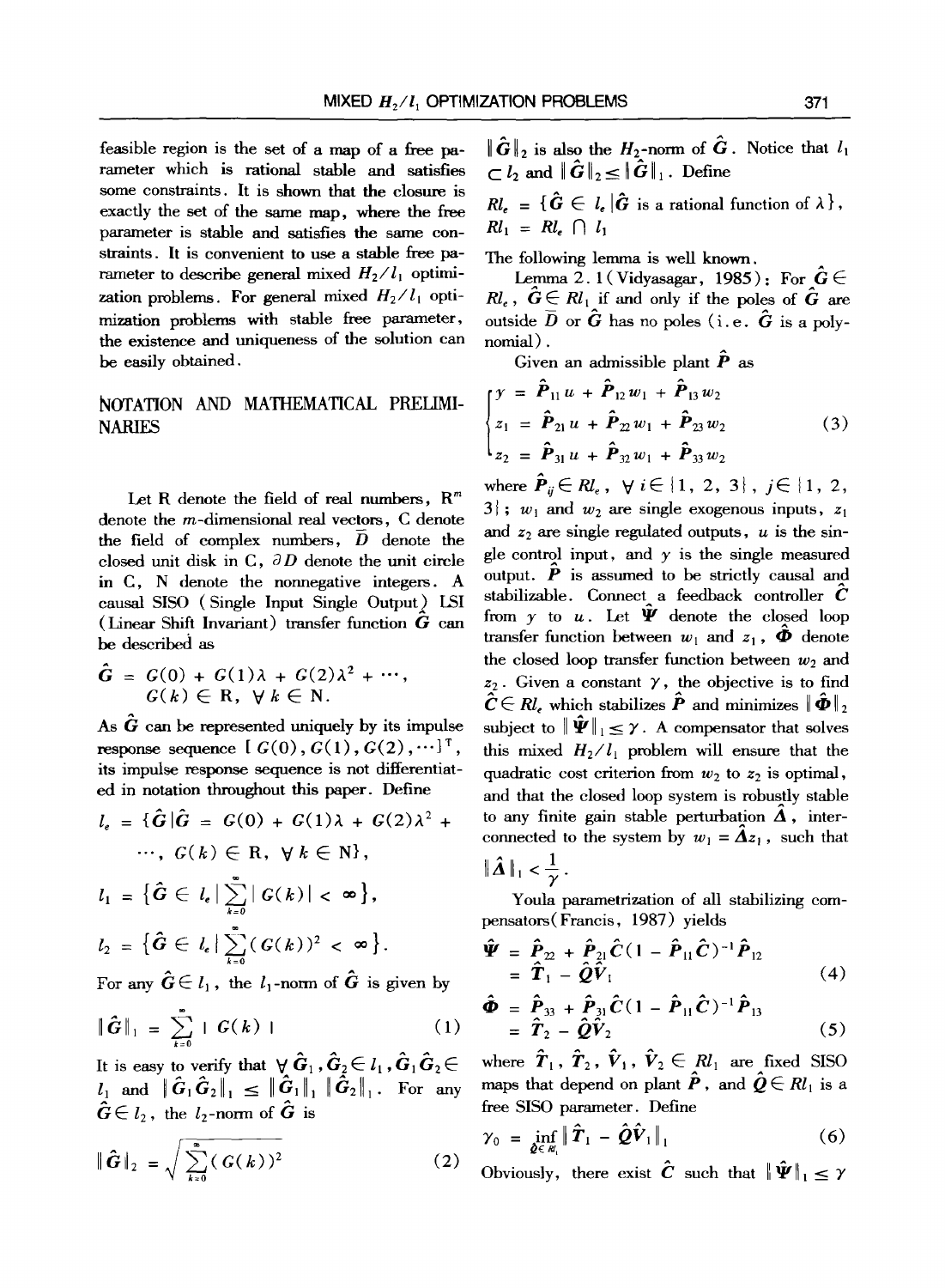when  $\gamma > \gamma_0$ . This paper is based throughout on s.t. the following assumption.

Assumption 2.1:  $\gamma \in (\gamma_0, \infty)$ .

Taking into account the nontrivial case, assume  $\hat{V}_1 \neq 0$  and  $\hat{V}_2 \neq 0$ . Thus  $\hat{V}_1$ ,  $\hat{V}_2 \in \mathbb{R}l_1$ can be described uniquely as

$$
\hat{V}_1 = \frac{b_1(0) + b_1(1)\lambda + \dots + b_1(n_1)\lambda^{n_1}}{1 + a_1(1)\lambda + \dots + a_1(m_1)\lambda^{m_1}}
$$
  
= 
$$
\frac{\hat{N}_1}{\hat{M}_1}
$$
 (7)

$$
\hat{V}_2 = \frac{b_2(0) + b_2(1)\lambda + \dots + b_2(n_2)\lambda^{n_2}}{1 + a_2(1)\lambda + \dots + a_2(m_2)\lambda^{m_2}}
$$
  
= 
$$
\frac{\hat{N}_2}{\hat{M}_2}
$$
 (8)

where  $a_1(m_1) \neq 0$ ,  $b_1(n_1) \neq 0$ ,  $a_2(m_2) \neq 0$ ,  $b_2(n_2)\neq 0$ . Then we can rewrite

$$
\inf_{\hat{\mathbf{\varrho}} \in \mathcal{R}_1} \|\hat{\boldsymbol{T}}_2 - \hat{\boldsymbol{Q}} \hat{\boldsymbol{V}}_2\|_2
$$
\n
$$
\text{s.t.} \quad \|\hat{\boldsymbol{T}}_1 - \hat{\boldsymbol{Q}} \hat{\boldsymbol{V}}_1\|_1 \leq \gamma
$$
\n(9)

as

$$
\inf_{\hat{\mathbf{Q}} \in \mathcal{R}_1} \left\| \hat{T}_2 - \left( b_2(n_2) a_1(m_1) \frac{\hat{\mathbf{Q}}}{\hat{\mathbf{M}}_1 \hat{\mathbf{M}}_2} \right) \times \left( \frac{1}{b_2(n_2) a_1(m_1)} \hat{N}_2 \hat{\mathbf{M}}_1 \right) \Big|_2
$$
\ns.t. 
$$
\left\| \frac{b_2(n_2) a_1(m_1)}{b_1(n_1) a_2(m_2)} \hat{T}_1 - \left( b_2(n_2) a_1(m_1) \frac{\hat{\mathbf{Q}}}{\hat{\mathbf{M}}_1 \hat{\mathbf{M}}_2} \right) \times \left( \frac{1}{b_1(n_1) a_2(m_2)} \hat{N}_1 \hat{\mathbf{M}}_2 \right) \Big|_1 \le \gamma \left| \frac{b_2(n_2) a_1(m_1)}{b_1(n_1) a_2(m_2)} \right| \qquad (10)
$$

**1**  From Lemma 2.1,  $M_1 M_2 \in R l_1$  and  $\overline{A_1 A_2}$  $M_1M_2$  $Rl_1$ . Clearly, there is a one-to-one correspondence between  $Q$  and  $b_2(n_2) a_1(m_1)$  $M_1 M_2$ in  $Rl_1$ , and (10) is equal to  $\inf_{\hat{\boldsymbol{\varrho}} \;\in\; \boldsymbol{\mathcal{R}}, \boldsymbol{\mathcal{R}}} \left\|\,\hat{\boldsymbol{T}}_2\right\| - \hat{\boldsymbol{\varrho}}^\top\hat{\boldsymbol{V}}_2\,\right\|_2$ 

 $\|\hat{\boldsymbol{T}}_1 - \hat{\boldsymbol{Q}}^{\top}\hat{\boldsymbol{V}}_1\|_1 \leq \gamma'$  (11)

$$
\hat{T}_1 = \frac{b_2(n_2) a_1(m_1)}{b_1(n_1) a_2(m_2)} \hat{T}_1, \ \hat{T}_2 = \hat{T}_2 \qquad (12)
$$

$$
\hat{V}_1 = \frac{1}{b_1(n_1)a_2(m_2)} \hat{N}_1 \hat{M}_2 = V_1(0) + V_1(1)\lambda + \dots + \lambda^{n_1 + m_2}
$$
\n(13)

(7) 
$$
\hat{V}_2 = \frac{1}{b_2(n_2) a_1(m_1)} \hat{N}_2 \hat{M}_1 = V_2(0) + V_2(1) \lambda + \dots + \lambda^{n_2 + m_1}
$$
 (14)

$$
\gamma^{\prime} = \gamma \left| \frac{b_2(n_2) a_1(m_1)}{b_1(n_1) a_2(m_2)} \right| \tag{15}
$$

Since the common stable zeros (the zeros which are outside  $\overline{D}$  ) of  $\hat{V}_1$  and  $\hat{V}_2$  can be absorbed in  $\hat{\mathbf{Q}}'$ , in (11), without loss of generality, we can assume that  $\hat{V}_1$  and  $\hat{V}_2$  have no common stable

For  $\hat{\mathbf{\mathit{V}}}_1$  and  $\hat{\mathbf{\mathit{V}}}_2$ , suppose:

$$
V_1(0) = V_1(1) = \cdots = V_1(\delta_1 - 1) = 0,
$$
  
\n
$$
V_1(\delta_1) \neq 0
$$
 and  
\n
$$
V_2(0) = V_2(1) = \cdots = V_2(\delta_2 - 1) = 0,
$$
  
\n
$$
V_2(\delta_2) \neq 0, \text{ i.e.}
$$
  
\n
$$
\hat{V}_1 = V_1(\delta_1)\lambda^{\delta_1} + V_1(\delta_1 + 1)\lambda^{\delta_1+1} + \cdots + \lambda^{n_1+n_2}
$$
 (16)  
\n
$$
\hat{V}_2 = V_2(\delta_2)\lambda^{\delta_2} + V_2(\delta_2 + 1)\lambda^{\delta_2+1} + \cdots + \lambda^{n_2+n_1}
$$
 (17)

For  $\forall N \in \mathbb{N}$ , define the Nth truncation operator  $\Gamma_N: l_e \rightarrow R^{N+1}$  as

$$
\Gamma_N \hat{G} = G(0) + G(1)\lambda + \dots + G(N)\lambda^N
$$
\n(18)

Then

$$
\inf_{\hat{\mathbf{Q}} \in \mathcal{R}_{1}} \| \hat{T}_{2} - \hat{\mathbf{Q}}^{\prime} \hat{V}_{2} \|_{2} =
$$
\n
$$
\inf_{\hat{\mathbf{Q}} \in \mathcal{R}_{1}} \| \Gamma_{\delta_{2}-1} \hat{T}_{2} + (\hat{T}_{2} - \Gamma_{\delta_{1}-1} \hat{T}_{2}) - \hat{\mathbf{Q}}^{\prime} \hat{V}_{2} \|_{2} =
$$
\n
$$
\inf_{\hat{\mathbf{Q}} \in \mathcal{R}_{1}} \sqrt{\| \Gamma_{\delta_{2}-1} \hat{T}_{2} \|_{2}^{2} + \| (\hat{T}_{2} - \Gamma_{\delta_{2}-1} \hat{T}_{2}) - \hat{\mathbf{Q}}^{\prime} \hat{V}_{2} \|_{2}^{2}} =
$$
\n
$$
\sqrt{\| \Gamma_{\delta_{2}-1} \hat{T}_{2} \|_{2}^{2} + (\inf_{\hat{\mathbf{Q}} \in \mathcal{R}_{1}} \| (\hat{T}_{2} - \Gamma_{\delta_{2}-1} \hat{T}_{2}) - \hat{\mathbf{Q}}^{\prime} \hat{V}_{2} \|_{2})^{2}} =
$$
\n
$$
\sqrt{\| \Gamma_{\delta_{1}-1} \hat{T}_{2} \|_{2}^{2} + (\inf_{\hat{\mathbf{Q}} \in \mathcal{R}_{1}} \| \lambda^{-\delta_{1}} (\hat{T}_{2} - \Gamma_{\delta_{1}-1} \hat{T}_{2}) - \hat{\mathbf{Q}}^{\prime} (\lambda^{-\delta_{1}} \hat{V}_{2}) \|_{2})^{2}},
$$
\n
$$
\|\hat{T}_{1} - \hat{\mathbf{Q}}^{\prime} \hat{V}_{1} \|_{1} =
$$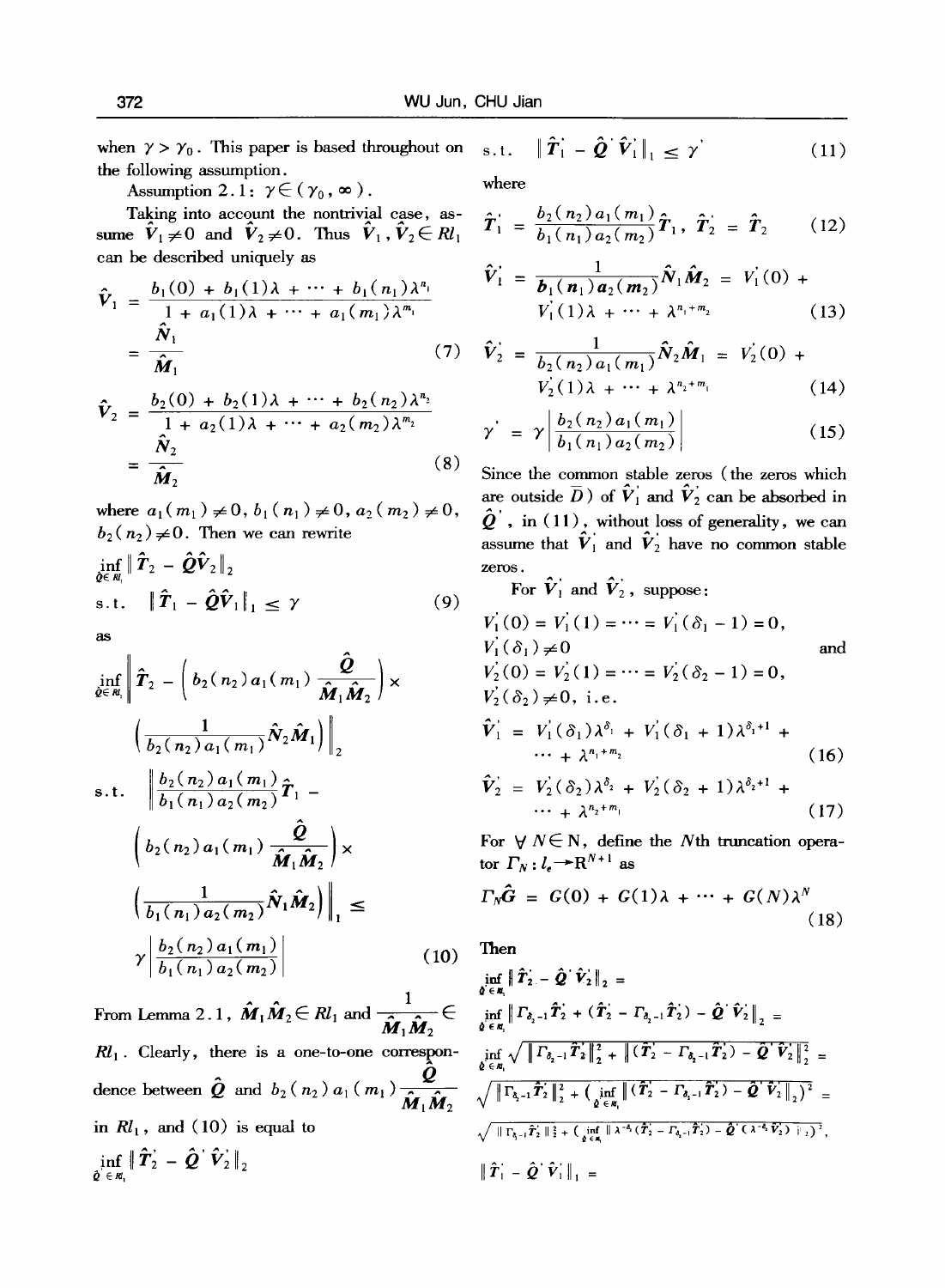$$
\|\Gamma_{\delta_i-1}\hat{T}_1 + (\hat{T}_1 - \Gamma_{\delta_i-1}\hat{T}_1') - \hat{Q}^\top \hat{V}_1'\|_1 =
$$
\n
$$
\|\Gamma_{\delta_i-1}\hat{T}_1\|_1 + \|(\hat{T}_1 - \Gamma_{\delta_i-1}\hat{T}_1') - \hat{Q}^\top \hat{V}_1'\|_1 =
$$
\n
$$
\|\Gamma_{\delta_i-1}\hat{T}_1'\|_1 + \|\lambda^{-\delta_i}(\hat{T}_1' - \Gamma_{\delta_i-1}\hat{T}_1') - \hat{Q}^\top(\lambda^{-\delta_i} \hat{V}_1')\|_1.
$$

Hence (9) can be solved by solving the following problem:

$$
\inf_{\hat{\mathbf{\varrho}} \in \mathcal{B}_{i}} \left\| \lambda^{-\delta_{2}} (\hat{\boldsymbol{T}}_{2}^{\prime} - \boldsymbol{\varGamma}_{\delta_{1}-1} \hat{\boldsymbol{T}}_{2}^{\prime}) - \hat{\boldsymbol{\varrho}}^{\prime} (\lambda^{-\delta_{2}} \hat{\boldsymbol{V}}_{2}^{\prime}) \right\|_{2}
$$
\n
$$
s, t, \left\| \lambda^{-\delta_{i}} (\hat{\boldsymbol{T}}_{1}^{\prime} - \boldsymbol{\varGamma}_{\delta_{i}-1} \hat{\boldsymbol{T}}_{1}^{\prime}) - \hat{\boldsymbol{\varrho}}^{\prime} (\lambda^{-\delta_{i}} \hat{\boldsymbol{V}}_{1}^{\prime}) \right\|_{1} \leq
$$
\n
$$
\gamma^{\prime} - \left\| \boldsymbol{\varGamma}_{\delta_{i}-1} \hat{\boldsymbol{T}}_{1}^{\prime} \right\|_{1} \qquad (19)
$$

This proves that we may, without loss of generality, assume

Assumption 2.2:

$$
\hat{V}_1 = V_1(0) + V_1(1)\lambda + \dots + \lambda^m, V_1(0) \neq 0
$$

and

$$
\hat{V}_2 = V_2(0) + V_2(1)\lambda + \cdots + \lambda^n, V_2(0) \neq 0.
$$
  
Assumption 2.3:  $\hat{V}_1$  and  $\hat{V}_2$  have no common stable zeros.

For 
$$
\hat{V}_1 = V_1(0) + V_1(1)\lambda + \cdots + \lambda^m =
$$
  
\n
$$
\prod_{i=1}^m (\lambda - \lambda_i), \text{ let}
$$
\n
$$
\Lambda = {\lambda_1, \cdots, \lambda_m}
$$
\n(20)

denote the roots of  $\hat{V}_1$ . Similar to the usual rank assumptions made in  $H_2$  optimization and  $l_1$  optimization, we assume that every root of  $N_1$  in (7) is not on  $\partial D$ . Notice that every root of  $\tilde{M}_2$  in  $(8)$  is not on  $\partial D$  yet. So this assumption can be described as

Assumption 2.4:  $\Lambda \bigcap \partial D = \Phi$ .

Finally, mixed  $H_2/I_1$  optimization problems can be stated as: Given  $\hat{T}_1$ ,  $\hat{T}_2$ ,  $\hat{V}_1$ ,  $\hat{V}_2 \in \mathbb{R}l_1$ ,  $\gamma \in R$  satisfying Assumptions 2.1, 2.2, 2, 3 and 2.4, find  $\tilde{Q} \in R l_1$  such that  $\|\hat{T}_2 - \hat{Q} \hat{V}_2\|_2$ is minimized and  $\|\hat{\boldsymbol{T}}_1 - \hat{\boldsymbol{Q}}\hat{\boldsymbol{V}}_1\|_1 \leq \gamma$ .

## **CLOSURE OF FEASIBLE REGION**

Define the feasible region of the mixed  $H_2$ /  $l_1$  optimization problem as

$$
\xi(\gamma) = \{ \hat{\Phi} \mid \hat{\Phi} = \hat{T}_2 - \hat{Q}\hat{V}_2, \|\hat{T}_1 - \hat{Q}\hat{V}_1\|_1 \leq \gamma, \hat{Q} \in Rl_1 \}.
$$

It is easily seen that  $\xi(\gamma) \subset Rl_1 \subset l_1 \subset l_2$  and

that mixed  $H_2/I_1$  optimization problems can described as

$$
\mu(\gamma) = \inf_{\boldsymbol{\phi} \in \mathfrak{K}(\gamma)} \| \hat{\boldsymbol{\Phi}} \|_2 \tag{21}
$$

For mixed  $H_2/I_1$  optimization problems, define

$$
\zeta(\gamma) = \{ \mathbf{Q} \in Rl_1 | \|\mathbf{T}_1 - \mathbf{Q} \mathbf{V}_1\|_1 \leq \gamma \},
$$
  
\n
$$
L(\gamma) = \frac{\|\hat{\mathbf{T}}_1\|_1 + \gamma}{\prod_{i=1}^m |1 - |\lambda_i|} \tag{22}
$$
  
\nProposition 3.1:  $\forall \hat{\mathbf{Q}} \in \zeta(\gamma), \|\hat{\mathbf{Q}}\|_1 \leq \gamma \}$ 

 $L(\gamma)$ .

Proof: Space 
$$
C_1
$$
 is defined as  
\n
$$
\{\hat{G} \mid \hat{G} = G(0) + G(1)\lambda + \cdots\},
$$
\n
$$
\sum_{i=0}^{n} |G(k)| < \infty, G(k) \in C, \forall k \in \mathbb{N}.
$$
\nFor any  $\hat{G} \in C_1$ , the  $C_1$ -norm of  $\hat{G}$  is given by  
\n
$$
\|\hat{G}\|_1 = \sum_{i=0}^{n} |G(k)|
$$
. Obviously,  $l_1$  is a subset of  
\n $C_1$  and  $C_1$ -norm in  $l_1$  space is exactly  $l_1$ -norm.  
\nWith  $C_1$ -norm and  $\|\hat{Q}\|_1 < \infty$ , it follows that  
\n
$$
\|\hat{T}_1\|_1 + \gamma \ge \|\hat{T}_1\|_1 + \|\hat{T}_1 - \hat{Q}\hat{V}_1\|_1 \ge
$$
\n
$$
\|\hat{Q}\hat{V}_1\|_1 \ge \|\prod_{i=1}^{n} (\lambda - \lambda_i) \hat{Q}\|_1 \ge
$$
\n
$$
\| - \lambda_1 \prod_{i=2}^{n} (\lambda - \lambda_i) \hat{Q} + \lambda \prod_{i=2}^{n} (\lambda - \lambda_i) \hat{Q}\|_1 \ge
$$
\n
$$
\| \lambda \prod_{i=2}^{n} (\lambda - \lambda_i) \hat{Q}\|_1 - \| - \lambda_1 \prod_{i=2}^{n} (\lambda - \lambda_i) \hat{Q}\|_1 \ge
$$
\n
$$
\| \prod_{i=2}^{n} (\lambda - \lambda_i) \hat{Q}\|_1 - |\lambda_1| \| \prod_{i=2}^{n} (\lambda - \lambda_i) \hat{Q}\|_1 \ge
$$
\n
$$
\| 1 - |\lambda_1| \| \| \prod_{i=2}^{n} (\lambda - \lambda_i) \hat{Q}\|_1 \ge
$$
\n
$$
\cdots \ge |1 - |\lambda_1| \| 1 - |\lambda_2| \| \| \prod_{i=3}^{n} (\lambda - \lambda_i) \hat{Q}\|_1 \ge
$$
\n
$$
\cdots \ge \prod_{i=1}^{n} |1 - |\lambda_i| \| \hat{Q}\|_1
$$

The above means that  $\|\hat{\bm{Q}}\|_1 \leq \frac{\|}{\sqrt{n}}$  $\prod |1 - |\lambda_i|$ 

The following lemma is the result of  $l_1$  optimization.

Lemma  $3.1$  (McDonald et al., 1991): Un- $\mathrm{der}\,$  Assumption 2.4, there exists a  $\boldsymbol{\mathcal{Q}}_0\in$   $\mathcal{R}l_1$ such that

$$
\|\hat{\boldsymbol{T}}_1-\hat{\boldsymbol{Q}}_0\hat{\boldsymbol{V}}_1\|_1 = \gamma_0 = \inf_{\hat{\boldsymbol{Q}}\in\mathcal{R}_1} \|\hat{\boldsymbol{T}}_1-\hat{\boldsymbol{Q}}\hat{\boldsymbol{V}}_1\|_1
$$
\n(23)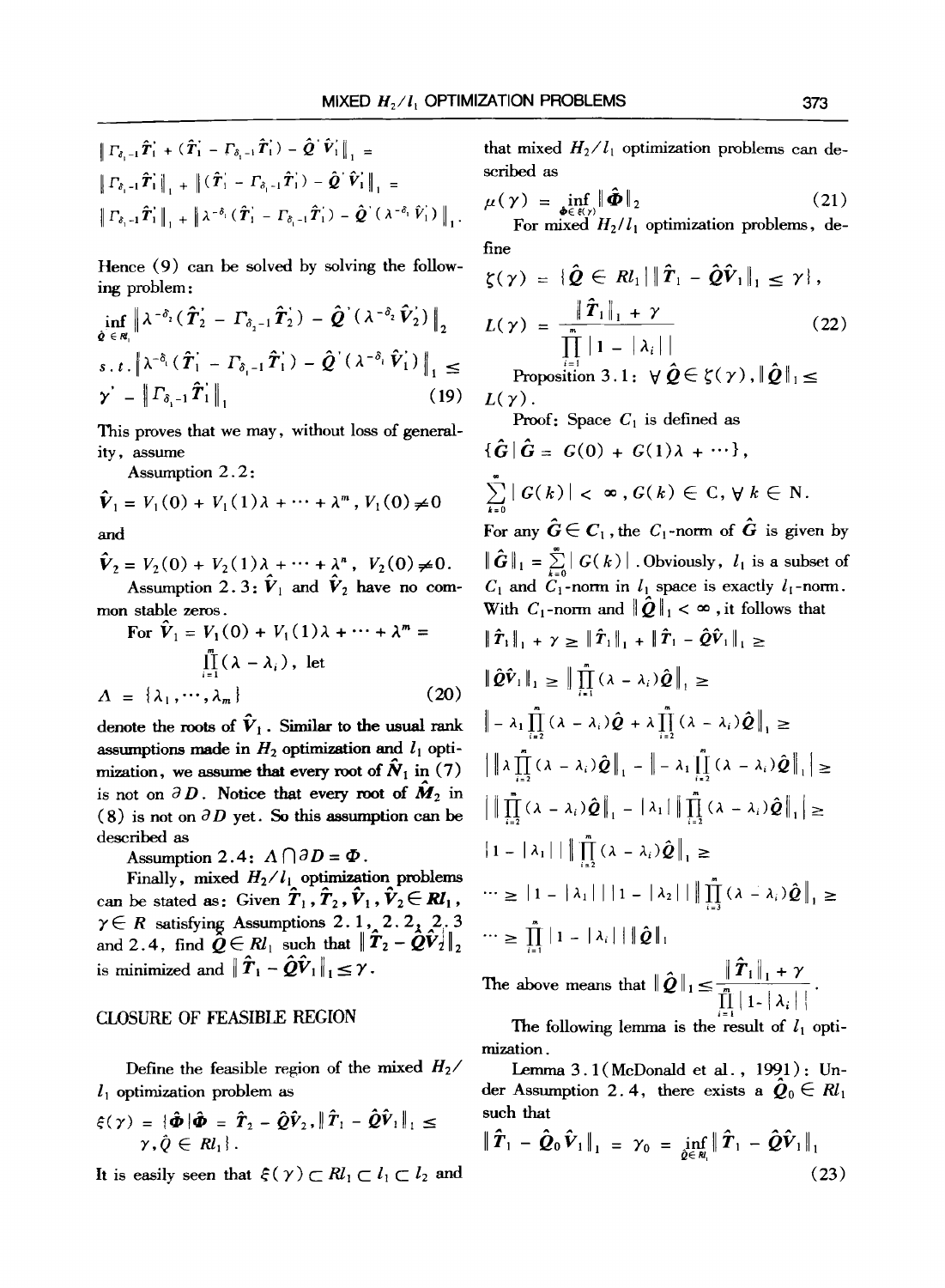Let  $\bar{\xi}(\gamma)$  denote the closure of  $\xi(\gamma)$  in  $l_2$ . **Proposition 3.2:** For  $\hat{\mathbf{X}} \in l_2$ ,  $\hat{\mathbf{X}} \in \bar{\xi}(\gamma)$  if  $\hat{\boldsymbol{X}} = \hat{\boldsymbol{T}}_2 - \hat{\boldsymbol{Q}} \hat{\boldsymbol{V}}_2$ ,  $\hat{\boldsymbol{Q}} \in l_1$  and  $\|\hat{\boldsymbol{T}}_1 - \hat{\boldsymbol{Q}} \hat{\boldsymbol{V}}_1\|_1 \leq \gamma$ . Proof:  $\forall \varepsilon \in (0,2\|\hat{V}_2\|_1\|\hat{Q}-\hat{Q}_0\|_1)$ , let , where  $\mathcal{Q}_0$  is the solu- $= 2||V_2||_1||Q - Q_0||_1$ tion of the  $l_1$  optimization problem shown in Lemma 3.1. Let  $\hat{\boldsymbol{O}} = (1-\alpha)\hat{\boldsymbol{O}} + \alpha\hat{\boldsymbol{O}}_0 \in l_1$  $(24)$ Choose  $N \in \mathbb{N}$  such that  $\|\hat{\boldsymbol{Q}}^{\prime} - \boldsymbol{\Gamma_N}\hat{\boldsymbol{Q}}^{\prime}\|_{1}$  $\varepsilon(\gamma - \gamma_0)$  |  $\cdots$  |  $2|\hat{\mathbf{V}}_2|$ .  $2 \| V_1 \|_1 \| V_2 \|_1 \| Q - Q_0 \|_1$  $(25)$ Then  $||T_1 - (T_N Q) V_1||_1 \le$  $\left\| \boldsymbol{T}_1 - \boldsymbol{Q}^\top \boldsymbol{V}_1 \right\|_1 + \left\| \left( \boldsymbol{Q}^\top - \boldsymbol{\Gamma_N} \boldsymbol{Q}^\top \right) \boldsymbol{V}_1 \right\|_1$  $(1-\alpha)$  ||  $T_1 - QV_1$  ||  $_1 + \alpha$  ||  $T_1 - Q_0V_1$  ||  $_1 +$  $\|\hat{\bm{Q}}^{\dagger} - \bm{\Gamma}_N \hat{\bm{Q}}^{\dagger}\|_1 \|\hat{\bm{V}}_1\|_1 \leq$  $(1 - \alpha)\gamma + \alpha\gamma_0 +$ 

$$
\frac{\epsilon(\gamma - \gamma_0)}{2\|\hat{V}_1\|_1\|\hat{V}_2\|_1\|\hat{Q} - \hat{Q}_0\|_1} \|\hat{V}_1\|_1 \le
$$
\n
$$
\gamma - \alpha(\gamma - \gamma_0) + \frac{\epsilon(\gamma - \gamma_0)}{2\|\hat{V}_2\|_1\|\hat{Q} - \hat{Q}_0\|_1} \le
$$
\n
$$
\gamma - \frac{\epsilon(\gamma - \gamma_0)}{2\|\hat{V}_2\|_1\|\hat{Q} - \hat{Q}_0\|_1} + \frac{\epsilon(\gamma - \gamma_0)}{2\|\hat{V}_2\|_1\|\hat{Q} - \hat{Q}_0\|_1} \le \gamma,
$$

and  $\Gamma_N\boldsymbol{Q}^{\text{'}}\in Rl_1$  . Thus  $\tilde{\bm{T}}_2$  – (  $\Gamma_N\boldsymbol{Q}^{\text{'}})$   $\tilde{\bm{V}}_2$   $\in$  $(\gamma)$ . However,  $\left\| \boldsymbol{X} - \left( \right. \boldsymbol{T}_2 - \left( \left. \boldsymbol{\Gamma_N Q} \right. \right) \boldsymbol{V}_2 \right) \right\|_2$  $\left\| \left( \boldsymbol{Q} - \boldsymbol{\varGamma}_{\mathsf{N}} \boldsymbol{Q}^{\prime} \right) \boldsymbol{V}_{2} \right\|_2 \leq$  $\|(\hat{\mathbf{Q}} - \hat{\mathbf{Q}}')\hat{\mathbf{V}}_2\|_{1} + \|(\hat{\mathbf{Q}}' - \Gamma_N\hat{\mathbf{Q}}')\hat{\mathbf{V}}_2\|_{1}$  $\|Q - Q\|_1 \|V_2\|_1 + \|Q - \Gamma_N Q\|_1 \|V_2\|_1 < \infty$  $\|(\hat{\boldsymbol{Q}} - \hat{\boldsymbol{Q}}')\hat{\boldsymbol{V}}_2 + (\hat{\boldsymbol{Q}}' - \boldsymbol{\Gamma}_N\hat{\boldsymbol{Q}}')\hat{\boldsymbol{V}}_2\|_{2} <$  $\|(\hat{\bm{Q}} - \hat{\bm{Q}}')\hat{\bm{V}}_2\|_2 + \|(\hat{\bm{Q}}' - \bm{\Gamma}_N\hat{\bm{Q}}')\hat{\bm{V}}_2\|_2 <$ 

$$
\|\hat{Q} - ((1 - \alpha)\hat{Q} + \alpha\hat{Q}_0)\|_1 \|\hat{V}_2\|_1 +
$$
\n
$$
\frac{\varepsilon}{2\|\hat{V}_2\|_1} \|\hat{V}_2\|_1 \le
$$
\n
$$
\alpha\|\hat{Q} - \hat{Q}_0\|_1 \|\hat{V}_2\|_1 + \frac{\varepsilon}{2} \le
$$
\n
$$
\frac{\varepsilon}{2\|\hat{Q} - \hat{Q}_0\|_1 \|\hat{V}_2\|_1} \|\hat{Q} - \hat{Q}_0\|_1 \|\hat{V}_2\|_1 + \frac{\varepsilon}{2} \le
$$
\n
$$
\varepsilon.
$$

Hence  $\hat{\mathbf{x}} \in \bar{\boldsymbol{\varepsilon}}(\gamma)$ . Proposition 3.3: For  $\hat{X} \in l_2$ ,  $\hat{X} \notin \overline{\xi}(\gamma)$  if  $T_2 - X$  $\mathbf{v}$   $\hat{\mathbf{v}}$ ,  $\mathbf{v}$ ,  $\mathbf{v}$ . Proof: As  $V_2(0) \neq 0, Q =$  $\boldsymbol{T}_2$  –  $\boldsymbol{X}$  $\frac{1}{\mathbf{\hat{V}}_2} \in \mathit{l}_e$ 

which means we can write

$$
\hat{\boldsymbol{X}} = \hat{\boldsymbol{T}}_2 - (Q(0) + Q(1)\lambda + \cdots)\hat{\boldsymbol{V}}_2 \quad (26)
$$

note Choose  $N \in \mathbb{N}$  such that  $\|\Gamma_N \mathcal{Q}\|_1 > L(\gamma)$ . De-

note  
\n
$$
\mathscr{Z}_{N} = \begin{bmatrix} V_{2}(0) & 0 \\ V_{2}(1) & V_{2}(0) & \cdots & V_{2}(0) \\ \cdots & \cdots & \ddots & \vdots \\ V_{2}(N) & V_{2}(N-1) & \cdots & V_{2}(0) \end{bmatrix}
$$
\n(27)

Note that 
$$
\mathcal{Z}_N
$$
 is invertible. For  
\n
$$
\mathcal{V}_{2N}^{-1} = \begin{bmatrix} v_{00} & \cdots & v_{0N} \\ \cdots & \cdots & \cdots \\ v_{N0} & \cdots & v_{NN} \end{bmatrix}
$$
\n(28)

define 
$$
\|\mathscr{V}_{2N}^{-1}\|_1 = \max_{j \in \{0, \cdots, N\}} \sum_{i=0}^{N} |v_{ij}|
$$
 (29)

Let 
$$
\varepsilon = \frac{\|\Gamma_N \hat{Q}\|_1 - L(\gamma)}{\sqrt{N+1} \|\mathscr{D}_{2N}^{-1}\|_1} \text{ and } B(\hat{X}, \varepsilon) = \|\hat{\Phi} \in l_2 \|\hat{X} - \hat{\Phi}\|_2 < \varepsilon
$$
. The Proposition will follow if we can prove that  $B(\hat{X}, \varepsilon) \cap \xi(\gamma) = \Phi$ . We will show that  $B(\hat{X}, \varepsilon) \cap \xi(\gamma) = \Phi$  by contradiction. Suppose that there exists  $\hat{\Phi} \in B(\hat{X}, \varepsilon)$  such that  $\hat{\Phi} = \hat{T}_2 - \hat{Q} \hat{V}_2, \hat{Q} \in Rl_1$  and  $\|\hat{T}_1 - \hat{Q} \hat{V}_1\|_1 \leq \gamma$ . Then  $\Gamma_N(\hat{\Phi} - \hat{X}) = \Gamma_N \hat{\Phi} - \Gamma_N \hat{X} = \Gamma_N(\hat{Q} \hat{V}_2) - \Gamma_N(\hat{Q} \hat{V}_2)$  $= \mathscr{V}_N(\Gamma_N \hat{Q}) - \mathscr{V}_N(\Gamma_N \hat{Q} \hat{V}) = \mathscr{V}_N(\Gamma_N \hat{Q} - \Gamma_N \hat{V}_2)$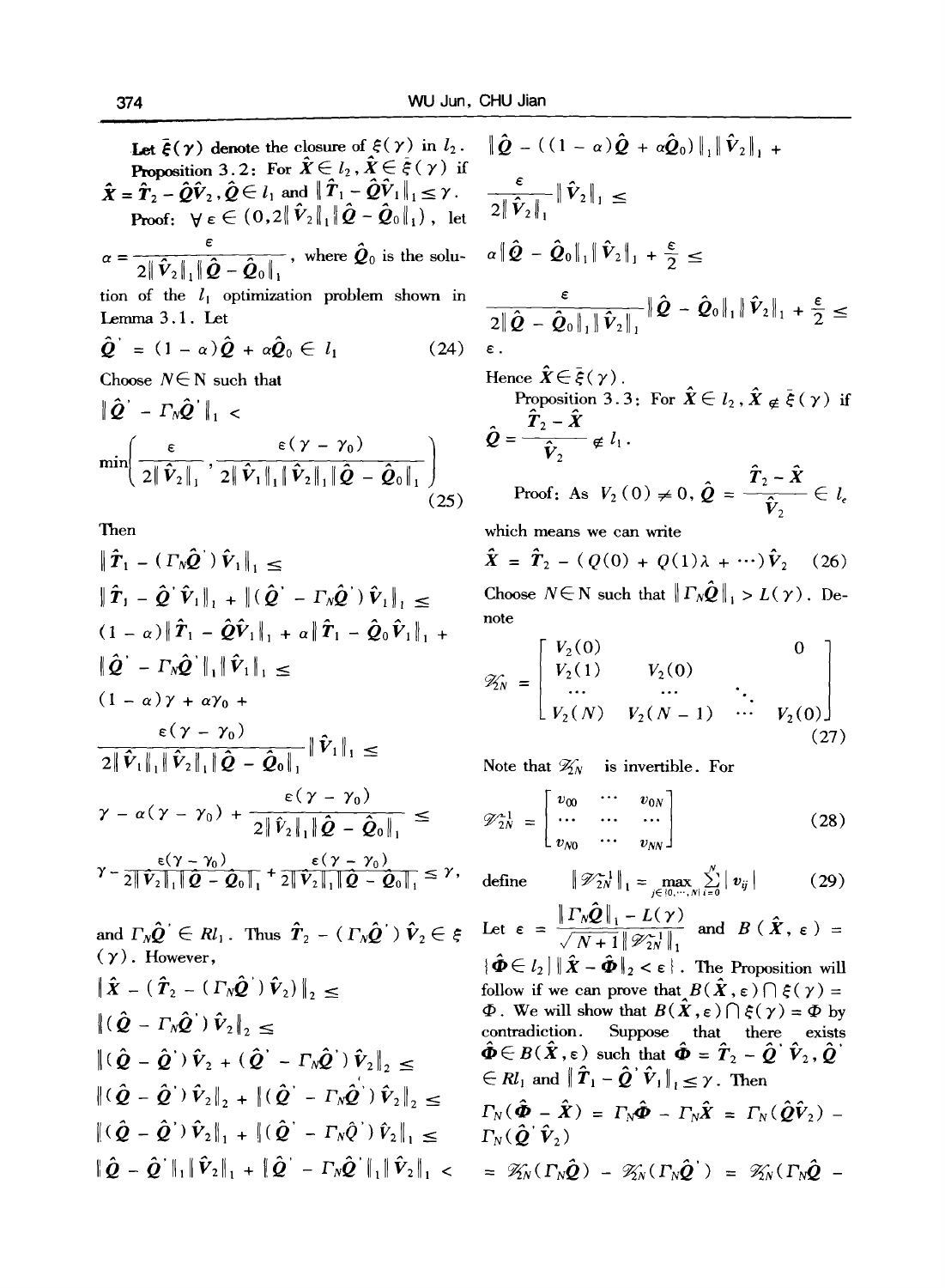$\Gamma_N \hat{\bm{Q}}^{\top}$ ).

It follows that  
\n
$$
\Gamma_N C \hat{Q}^{\dagger} = \Gamma_N \hat{Q} - \mathcal{V}_{2N}^{-1} (\Gamma_N (\hat{\Phi} - \hat{X})) \qquad (30)
$$
\nThus\n
$$
\|\hat{Q}^{\dagger}\|_1 \geq \|\Gamma_N \hat{Q}^{\dagger}\|_1 \geq \|\Gamma_N \hat{Q}^{\dagger}\|_1 \geq \|\Gamma_N \hat{Q} - \mathcal{V}_{2N}^{-1} (\Gamma_N (\hat{\Phi} - \hat{X}))\|_1 \geq \|\Gamma_N \hat{Q}\|_1 - \|\mathcal{V}_{2N}^{-1} (\Gamma_N (\hat{\Phi} - \hat{X}))\|_1 \geq \|\Gamma_N \hat{Q}\|_1 - \|\mathcal{V}_{2N}^{-1}\|_1 \|\Gamma_N (\hat{\Phi} - \hat{X})\|_1 \geq \|\Gamma_N \hat{Q}\|_1 - \sqrt{N+1} \|\mathcal{V}_{2N}^{-1}\|_1 \|\Gamma_N (\hat{\Phi} - \hat{X})\|_2 \geq \|\Gamma_N \hat{Q}\|_1 - \sqrt{N+1} \|\mathcal{V}_{2N}^{-1}\|_1 \|\hat{\Phi} - \hat{X}\|_2 > \|\Gamma_N \hat{Q}\|_1 - \sqrt{N+1} \|\mathcal{V}_{2N}^{-1}\|_1 \epsilon \geq \|\Gamma_N \hat{Q}\|_1 - \sqrt{N+1} \|\mathcal{V}_{2N}^{-1}\|_1 \epsilon \geq \|\Gamma_N \hat{Q}\|_1 - \sqrt{N+1} \|\mathcal{V}_{2N}^{-1}\|_1 \frac{\|\Gamma_N \hat{Q}\|_1 - L(\gamma)}{\sqrt{N+1} \|\mathcal{V}_{2N}^{-1}\|_1} \geq L(\gamma).
$$
\n
$$
L(\gamma).
$$

From Proposition 3.1, it follows that

 $\|\hat{\boldsymbol{T}}_1 - \hat{\boldsymbol{Q}}^T \hat{\boldsymbol{V}}_1\|_1 > \gamma$  which is a contradiction. Proposition 3.4: For  $\hat{X} \in l_2$ ,  $\hat{X} \notin \overline{\xi}(\gamma)$  if  $\hat{\mathbf{X}} = \hat{\mathbf{T}}_2 - \hat{\mathbf{Q}} \hat{\mathbf{V}}_2$ ,  $\hat{\mathbf{Q}} \in l_1$  and  $\|\hat{\mathbf{T}}_1 - \hat{\mathbf{Q}} \hat{\mathbf{V}}_1\|_1 > \gamma$ . Proof: Choose  $N \in N$  such that  $\left\| \Gamma_N(\hat{\boldsymbol{T}}_1 - \hat{\boldsymbol{Q}} \hat{\boldsymbol{V}}_1) \right\|_1 > \gamma$ . It is easily seen that  $\Gamma_N(\hat{\boldsymbol{T}}_1-\hat{\boldsymbol{Q}}\hat{\boldsymbol{V}}_1) = \Gamma_N\hat{\boldsymbol{T}}_1 - \Gamma_N(\hat{\boldsymbol{Q}}\hat{\boldsymbol{V}}_1) = \Gamma_N\hat{\boldsymbol{T}}_1 \mathscr{K}_{N}(\Gamma_{N}\tilde{Q})$ , where

$$
\mathscr{V}_N = \begin{bmatrix} V_1(0) & 0 \\ \cdots & \ddots \\ V_1(N) & \cdots & V_1(0) \end{bmatrix} \tag{31}
$$

Similar to (28) and (29), we can get  $||\mathcal{H}_N||_1$ . Let  $\varepsilon = \frac{\| \Gamma_N(\|T_1 - \mathcal{Q} V_1) \|_1 - \gamma}{\sqrt{N+1} \|\mathcal{K}_N\|_1 \|\mathcal{U} - 1_{2N}\|_1}$ . The Proposition will follow if we can prove that  $B(X, \epsilon) \bigcap$  $\xi$  (  $\gamma$  ) =  $\Phi$ . We will show that  $B(\hat{X}, \varepsilon) \cap \xi(\gamma) = \Phi$  by contradiction. Suppose that there exists  $\boldsymbol{\Phi} \in B(X, \varepsilon)$  such that  $\hat{\Phi} = \hat{T}_2 - \hat{Q} \hat{V}_2$ ,  $\hat{Q} \in \mathbb{R}^I_1$  and  $\|\hat{T}_1 - \hat{Q} \hat{V}_1\|_1$  $\leq \gamma$ . Then  $\begin{aligned} \left\| \hat{T}_\perp-\hat{\bm{Q}}^\top\hat{\bm{V}}_\perp \right\|_\perp &\geq \left\| \varGamma_N(\hat{T}_1-\hat{\bm{Q}}^\top\hat{\bm{V}}_\perp) \right\|_\perp \geq \ &\left\| \varGamma_N\hat{T}_\perp-\varGamma_N(\hat{\bm{Q}}\hat{\bm{V}}_\perp)+\varGamma_N(\hat{\bm{Q}}\hat{\bm{V}}_\perp)-\varGamma_N(\hat{\bm{Q}}^\top\hat{\bm{V}}_\perp) \right\|_\perp \geq \end{aligned}$  $\left\| \Gamma_N(\hat{T}_1 - \hat{Q}\hat{V}_1) \right\|_{\mathcal{I}} = \left\| \mathcal{K}_N(\Gamma_N \hat{Q}) - \mathcal{K}_N(\Gamma_N \hat{Q}) \right\|_{\mathcal{I}} \geq$  $\left\| \left. \boldsymbol{\Gamma_N} ( \, \boldsymbol{\hat{T}}_1 \, - \, \boldsymbol{\hat{Q}} \, \boldsymbol{\hat{V}}_1 ) \, \right\|_{\perp} \, - \, \left\| \, \mathcal{R}_N^{\perp} ( \, \boldsymbol{\Gamma_N} \boldsymbol{\hat{Q}} \, - \, \boldsymbol{\Gamma_N} \boldsymbol{\hat{Q}}^{\top} ) \, \right\|_{\perp} \, \geq$  $\left\| \Gamma_N(\hat{\boldsymbol{T}}_1 - \hat{\boldsymbol{Q}} \hat{\boldsymbol{V}}_1) \right\|_1 = \left\| \mathcal{K}_N \mathcal{F}_{2N}^{-1} (\Gamma_N(\hat{\boldsymbol{\Phi}} - \hat{\boldsymbol{X}})) \right\|_1 \geq$ 

$$
\|I_N(\hat{\mathbf{T}}_1 - \hat{\mathbf{Q}}\hat{\mathbf{V}}_1)\|_1 - \|\hat{\mathbf{Z}}_N\|_1 \|\hat{\mathbf{Z}}_N^{\star}\|_1 \|\hat{\mathbf{Y}}_N(\hat{\boldsymbol{\Phi}} - \hat{\mathbf{X}})\|_1 \ge
$$
\n
$$
\|T_N(\hat{\mathbf{T}}_1 - \hat{\mathbf{Q}}\hat{\mathbf{V}}_1)\|_1 - \sqrt{N+1} \|\hat{\mathbf{Z}}_N\|_1 \|\hat{\mathbf{Z}}_N^{\star}\|_1 \|\hat{\mathbf{Y}}_N(\hat{\boldsymbol{\Phi}} - \hat{\mathbf{X}})\|_2 \ge
$$
\n
$$
\|T_N(\hat{\mathbf{T}}_1 - \hat{\mathbf{Q}}\hat{\mathbf{V}}_1)\|_1 - \sqrt{N+1} \|\hat{\mathbf{Z}}_N^{\star}\|_1 \|\hat{\mathbf{Z}}_N^{\star}\|_1 \|\hat{\boldsymbol{\Phi}} - \hat{\mathbf{X}}\|_2 >
$$
\n
$$
\|T_N(\hat{\mathbf{T}}_1 - \hat{\mathbf{Q}}\hat{\mathbf{V}}_1)\|_1 - \sqrt{N+1} \|\hat{\mathbf{Z}}_N^{\star}\|_1 \|\hat{\mathbf{Z}}_N^{\star}\|_1 \|\hat{\boldsymbol{\Phi}} - \hat{\mathbf{X}}\|_2 >
$$
\n
$$
\|T_N(\hat{\mathbf{T}}_1 - \hat{\mathbf{Q}}\hat{\mathbf{V}}_1)\|_1 - \sqrt{N+1} \|\hat{\mathbf{Z}}_N^{\star}\|_1 \|\hat{\mathbf{Z}}_N^{\star}\|_1.
$$
\n
$$
\frac{\|\hat{\mathbf{T}}_N(\hat{\mathbf{T}}_1 - \hat{\mathbf{Q}}\hat{\mathbf{V}}_1)\|_1 - \gamma}{\sqrt{N+1} \|\hat{\mathbf{Z}}_N^{\star}\|_1 \|\hat{\mathbf{Z}}_N^{\star}\|_1} \ge \gamma,
$$
\nwhich is a contradiction.

From Propositions 3.2, 3.3 and 3.4, we have the following

Proposition 3.5:  $\bar{\xi}(\gamma) = {\hat{\boldsymbol{\Phi}}} \in l_2 | \hat{\boldsymbol{\Phi}} = \hat{\boldsymbol{T}}_2$  $-\hat{\boldsymbol{Q}}\hat{\boldsymbol{V}}_2$ ,  $\hat{\boldsymbol{Q}} \in l_1$ ,  $\|\hat{\boldsymbol{T}}_1 - \hat{\boldsymbol{Q}}\hat{\boldsymbol{V}}_1\|_1 \leq \gamma$ .

**With** regard to the more general case for mixed  $H_2/I_1$  problems,  $T_1 \in I_1$  does not violate  $\|\hat{\mathbf{\Psi}}\|_{1} < \infty$ , and  $\hat{\mathbf{T}}_{2} \in l_{2}$  does not violate  $\|\hat{\mathbf{\Phi}}\|_{2}$  $< \infty$ . Notice that inf  $\|\mathbf{\Phi}\|_2 = \inf_{\mathbf{\Phi}} \|\mathbf{\Phi}\|_2$ . From Proposition 3. 5, we may extend mixed  $H_2/I_1$  optimization problems in  $R_1$  to ones in  $I_1$ as follows: Given  $\ddot{T}_1 \in l_1$ ,  $\ddot{T}_2 \in l_2$ ,  $\hat{\mathbf{V}}_1$ ,  $\hat{\mathbf{V}}_2 \in R_l$ ,  $\gamma \in R$  satisfying Assumptions 2. 1, 2.2, 2.3 and 2.4, find  $\hat{\mathbf{Q}} \in l_1$  such that  $\|\hat{T}_2 - \hat{Q}\hat{V}_2\|_2$  is minimized and  $\|\hat{T}_1 - \hat{Q}\hat{V}_1\|_1 \leq$  $\gamma$ , i.e.

$$
\mu(\gamma) = \inf_{\hat{\boldsymbol{\theta}} \in \mathbb{I}_1} \|\hat{\boldsymbol{T}}_2 - \hat{\boldsymbol{Q}} \hat{\boldsymbol{V}}_2\|_2
$$
  
s.t. 
$$
\|\hat{\boldsymbol{T}}_1 - \hat{\boldsymbol{Q}} \hat{\boldsymbol{V}}_1\|_1 \leq \gamma
$$
 (32)

Next we will show the existence and uniqueness of the solution of (32).

Lemma 3.2(Conway, 1990): If E is a Hilbert space with norm  $\|\cdot\|$ , A is a closed convex nonempty subset of  $E$ , then there is a unique point  $x^* \in A$  such that  $||x^*|| = \inf ||x||$ .

It can be verified easily that  $\bar{\xi}(\gamma)$  is a closed convex nonempty subset of  $l_2$ . Applying Lemma  $3.2$ , it is plain that

Proposition  $3.6$ : For problem  $(32)$ , There is a unique element  $\hat{\mathbf{Q}}^*$  in  $l_1$  such that  $\|\hat{\boldsymbol{T}}_2-\hat{\boldsymbol{Q}}*\hat{\boldsymbol{V}}_2\|_2=\mu(\boldsymbol{\gamma})$  and  $\|\hat{\boldsymbol{T}}_1-\hat{\boldsymbol{Q}}*\hat{\boldsymbol{V}}_1\|_1 \leq$  $\gamma$  .

### **CONCLUSIONS**

This paper established the nominal description of mixed  $H_2/I_1$  optimization problems from mixed  $H_2/I_1$  control problems for SISO discrete time systems, and extended mixed  $H_2/I_1$  optimization problems in  $Rl_1$  to ones in  $l_1$ . A mixed